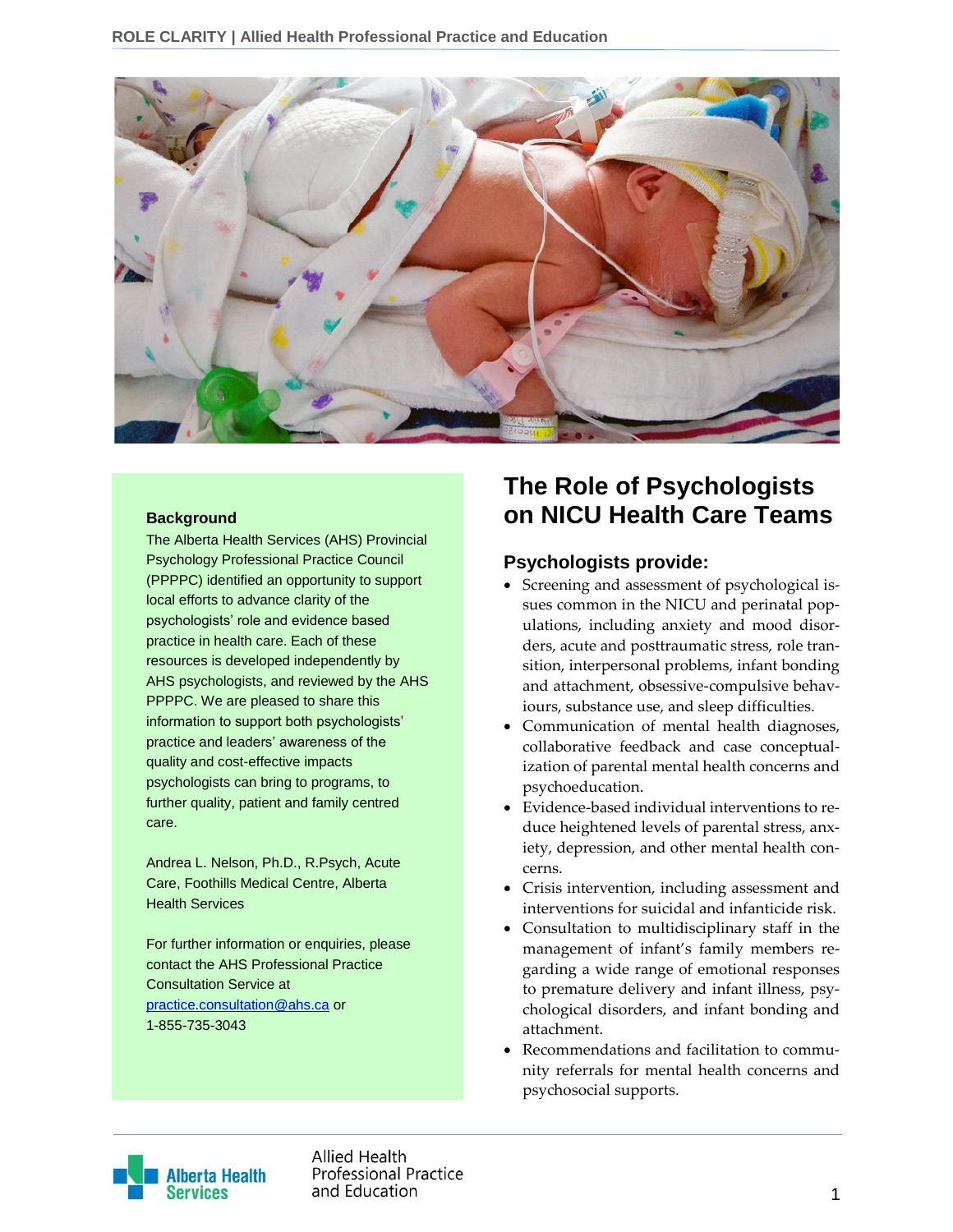- Program evaluation, program development and research collaboration.
- Ethical consultation concerning patient and family centred care.
- Training multidisciplinary healthcare professionals to support families with emotional and psychological needs and to identify indicators for parental mental health referrals.
- Mentorship and supervision to clinical trainees.

# **Psychology in the Neonatal Intensive Care Unit (NICU)**

- Approximately 11% of infants born in Canada are admitted to the NICU for highly specialized medical care, however rates vary by province between 10% and 40% [1]
- Guidelines developed by the National Perinatal Association in the United States recommend that there should be at least one fulltime or part-time doctoral level Psychologist for any NICU with 20 or more beds [2]; no similar guidelines have been published in Canada to our knowledge.
- For the purposes of this document, a survey was sent through the Canadian Neonatal Net work (see below for link) in June, 2018 to in quire about Psychological services for parents in level 3 NICUs across Canada. Twenty-two of the 33 sites provided data (67% response rate) and 4 out of the 22 sites reported available Doctoral level Psychology services for parents (18.2%). Thus, psychology services are not available to most parents in the NICU across Canada.

# **Mental Health Issues Encountered by Families in the NICU**

# **Psychological Distress**

- Research indicates that mothers and fathers of premature infants who are admitted to the NICU are at greater risk of experiencing increased psychological distress relative to other parents. [4] [5].
- The most common forms of parental psychological distress in the NICU are anxiety, acute stress, depressed mood, loss of control and adjusting to parental role [4] [6].
- Parent of premature infants show elevated symptoms of stress, anxiety and depressed mood following delivery relative to parents of term infants and these symptoms have been shown to be elevated at six to twelve months postpartum [5] [7].
- Specific risk factors for emotional distress in the NICU include perceived severity of infant illness [8], perceived parental role alteration [9], length of ventilation [9] [10], and length of stay in the NICU [10].
- It is estimated that 20-30% of NICU parents experience a diagnosable mental disorder in the first year after delivery or *postpartum period* [11].
- One study found that at 2 years corrected age, 26% of parents of preterm (<32 weeks) infants reported significant mental health problems relative to 12% of parents of term infants [12].

# **Anxiety**

- Parents in the NICU report greater anxiety symptoms than other perinatal populations and are often more common than depressed mood symptoms in the NICU [6].
- One longitudinal study found that 48% of mothers and 47% of fathers of infants (<30 weeks' gestational age) in the NICU reported clinically significant anxiety symptoms shortly after birth with 25% of mothers and 20% of fathers reporting significant anxiety symptoms at 6 months after delivery [5].
- The most common anxiety-related disorders with onset in the perinatal period include Panic Disorder, Generalized Anxiety Disorder and Obsessive Compulsive Disorder [13].
- Anxiety disorders are more prevalent in the postpartum period than in other periods of women's lives [13].

# **Acute and Traumatic Stress**

- Several studies have found elevated acute and posttraumatic stress symptoms in mothers and fathers of infants in the NICU relative to term parents [14].
- Research in the general population indicates that up to 10% of women experience a severe traumatic stress response following delivery and 1%-2% are likely to develop posttraumatic stress disorder (PTSD) [15].

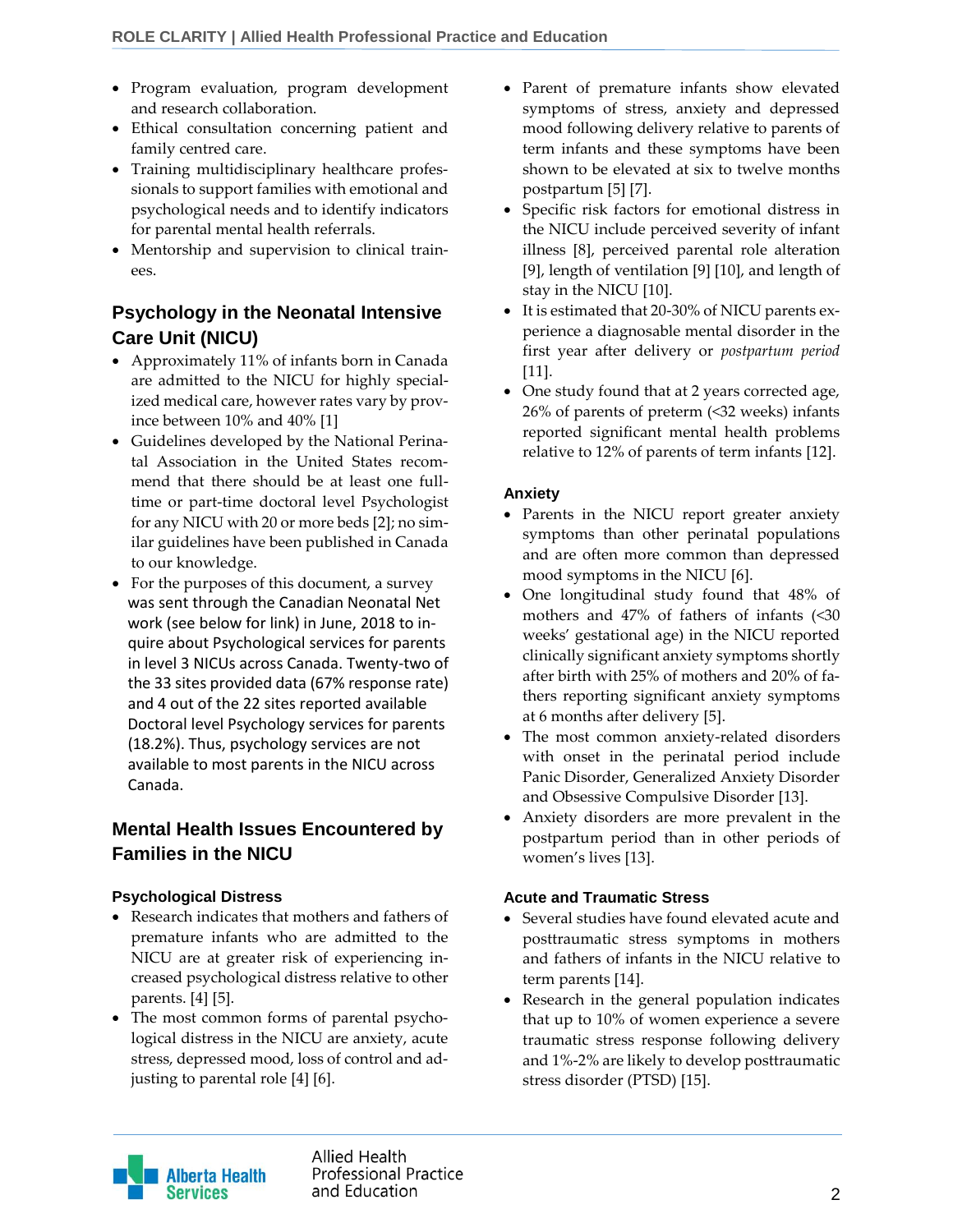• One study found that in a NICU sample, 35% of mothers and 24% of fathers met diagnostic criteria for Acute Stress Disorder (ASD) at admission and 15% of mothers and 8% of fathers met diagnostic criteria for PTSD one month following delivery [16].

### **Depression and Mood Disorders**

- Approximately 10 15% of women meet Diagnostic and Statistical Manual of Mental Disorder (DSM-5) criteria for a Major Depressive Episode (MDE) in the postpartum period; this prevalence rate is similar to the general population of women [17].
- Approximately 10% of fathers meet DSM-5 criteria for a MDE in the postpartum period, which is higher than the general prevalence rate in the general population of men [18].
- Mothers of preterm infants are 40% more likely to develop depression in the postpartum period than those in the general population [7].
- One longitudinal study found that 40% of mothers and 36% of fathers of infants (<30 weeks' gestational age) in the NICU reported clinically significant depression symptoms shortly after birth with 14% of mothers and 19% of fathers reporting significant depression symptoms at 6 months after delivery [5].
- Greater risk of depression in mothers of preterm and/or low birth weight infants was associated with earlier gestational age, lower birth weight, ongoing infant illness/disability and perceived lack of social support [7].
- Women with Bipolar Disorder, characterized by episodes of depression and mania, are at high risk of relapse during the postpartum period, up to 66% for those women who discontinue mood stabilizing medication [19].
- Women with Bipolar Disorder are at increased risk of psychotic symptoms in the postpartum period and these symptoms warrant a medical emergency [20].

### **Bonding and Attachment**

 The attachment process, or the formation of a relationship between a caregiver and an infant, can be delayed and/or disrupted by the NICU environment [21].

### **Suicide & Infanticide**

- Maternal suicide and infanticide are rare [22] [23].
- Nonetheless, suicide is one of the leading cause of maternal death in the postpartum period [13] [23].
- Mental illness is a risk factor for maternal suicide and infanticide [13] [24].

### **Postpartum Psychosis**

- Postpartum psychosis refers to the sudden onset of psychotic symptoms (e.g., hallucinations, delusions) following childbirth; these symptoms require immediate assessment and psychiatric treatment (e.g., hospitalization) [13] [25].
- Postpartum mood episodes with psychotic features occurs in 1 in 500 to 1 in 1000 births [25] [26].

# **The Impact of Parental Mental Health in the NICU**

- Untreated maternal depression in pregnancy has been associated with a range of adverse outcomes, including increased risk of premature delivery, admission to the NICU, lower APGARs, growth retardation, preeclampsia and obstetric complications [27].
- Results of a meta-analysis indicate that maternal depression in the postpartum period has a moderate to large effect on maternal-infant interactions and bonding, such that depressed mothers tend to be less affectionate with their infants, less responsive to infant cues and/or more hostile and intrusive with their infants [28].
- Poor psychological wellbeing in mothers, fathers, or both parents of very low birth weight infants (<1500g) predicted increased child behavioural and emotional problems at 3 years of age [29].
- Poor maternal mental health can have a greater negative impact on infant development of preterm infants relative to full term infants [30] [10].

# **Psychological Screening and Assessment Services in the NICU**



Allied Health **Professional Practice** and Education 3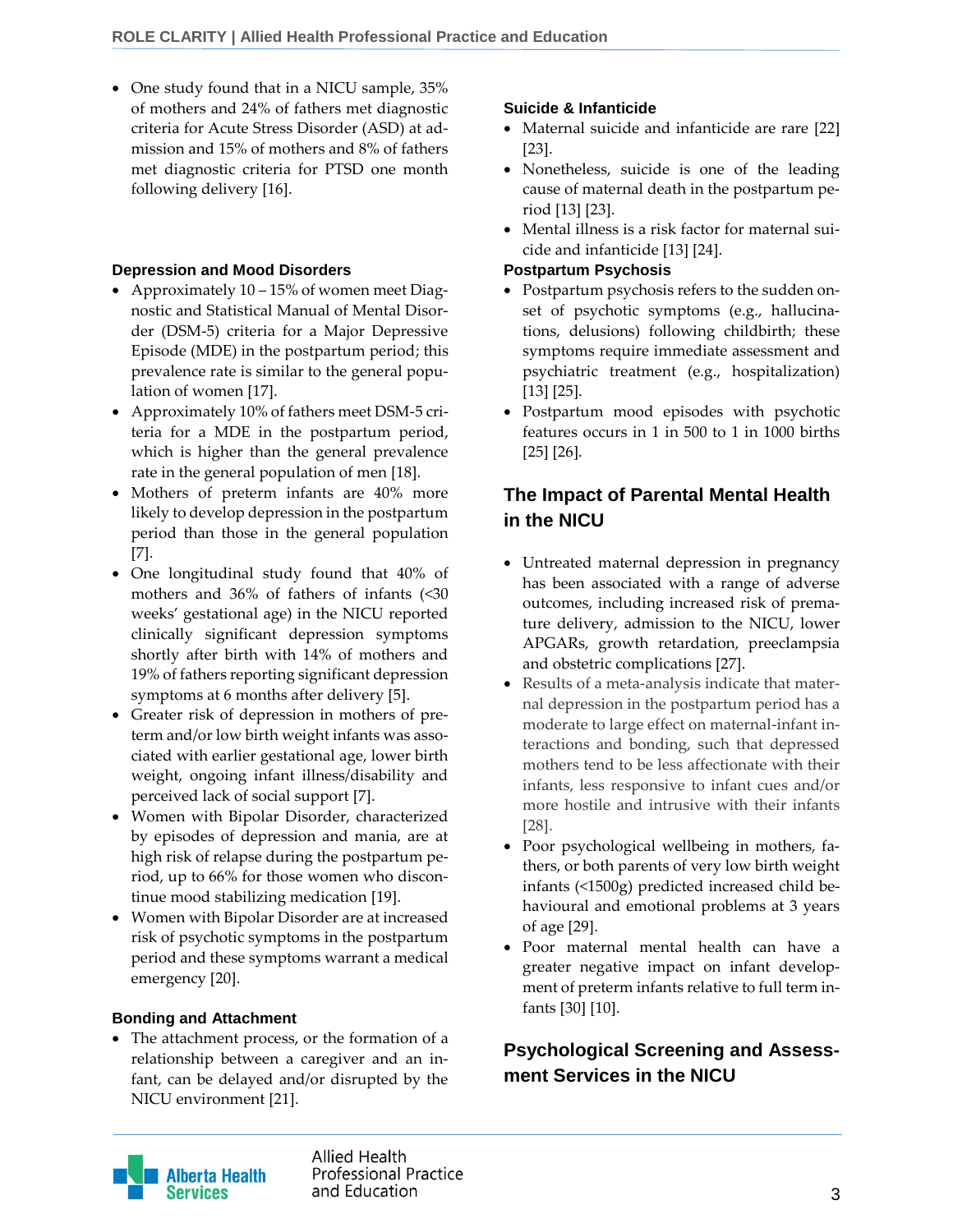- The Canadian Task Force on Preventative Healthcare in 2013 recommended screening pregnant and postpartum women only when symptoms of depression are apparent [31], however research suggests that many perinatal women with severe symptoms of depression are not identified by health care providers' [32] [33].
- In the NICU, screening for emotional distress, depressed mood and posttraumatic stress symptoms is recommended for both mothers and fathers within the first week of admission [2].
- Early detection and intervention of depression and anxiety symptoms is likely to result in better outcomes for parents and their families [34].
- It is recommended that parents' history of mental health symptoms is assessed to identify potential risk factors for mental health concerns following discharge from the NICU [35].
- There are a range of validated screening and assessment measures for parental depression in the postpartum period and NICU that require a trained health professional to administer [13].
- Currently, there are no well validated screening or assessment measures for anxiety specific to the postpartum period, thus a clinical diagnostic interview is recommended [13].
- For mental health symptoms in the postpartum period, a diagnostic clinic interview is the gold standard of assessment and is needed to make clinical and differential diagnoses [13].

# **Psychological Interventions in the NICU**

# **Anxiety**

- The British Columbia Best Practices Guidelines for Mental Health Disorder in the Perinatal Period indicates that for mild to moderate anxiety symptoms in the postpartum period, first-line interventions include psychoeducation, improved self-care and psychotherapy. For severe anxiety, additional medication is recommended [13].
- There is currently a lack of empirical research on interventions for anxiety implemented in

the NICU [34], however there is substantial evidence to suggest that Cognitive Behavioural Therapy (CBT) is effective for a range of anxiety disorders in the general population [36].

### **Acute and Traumatic Stress**

- Literature to date recommends brief CBT interventions for acute stress symptoms and longer term CBT for posttraumatic stress disorder associated with traumatic delivery [15].
- A NICU CBT treatment program that involved psychoeducation, cognitive restructuring, progressive muscle relaxation and writing a trauma narrative significantly reduced maternal trauma and depression symptoms relative to a control education group [37].

### **Depression**

- Treatment recommendations for mild to moderate depression in the postpartum period include psychoeducation, improved self-care, psychotherapy and/or bright light therapy. For severe depression, additional medication is recommended [13].
- A recent meta-analysis of NICU-based interventions that included 12 randomized-controlled studies concluded that the strongest reduction of maternal depressive symptoms resulted from CBT over other approaches, including educational-based programs on prematurity and maternal-infant responsiveness training (e.g., kangaroo care) [34].

# **Bonding and Attachment**

 Behavioural interventions that increase parental sensitivity to interpret and respond effectively to infant cues has been show to improve bonding and attachment [38].

# **General Practice Considerations**

 A recent meta-analysis indicated that almost one-third of eligible NICU mothers refused to participate in a range of interventions to reduce depression and anxiety symptoms in the NICU; the authors recommended that *flexible* interventions, such as individual CBT, may be more likely to engage NICU parents [34].



Allied Health **Professional Practice** and Education and Education and Education and Education and Education and Education and Education and A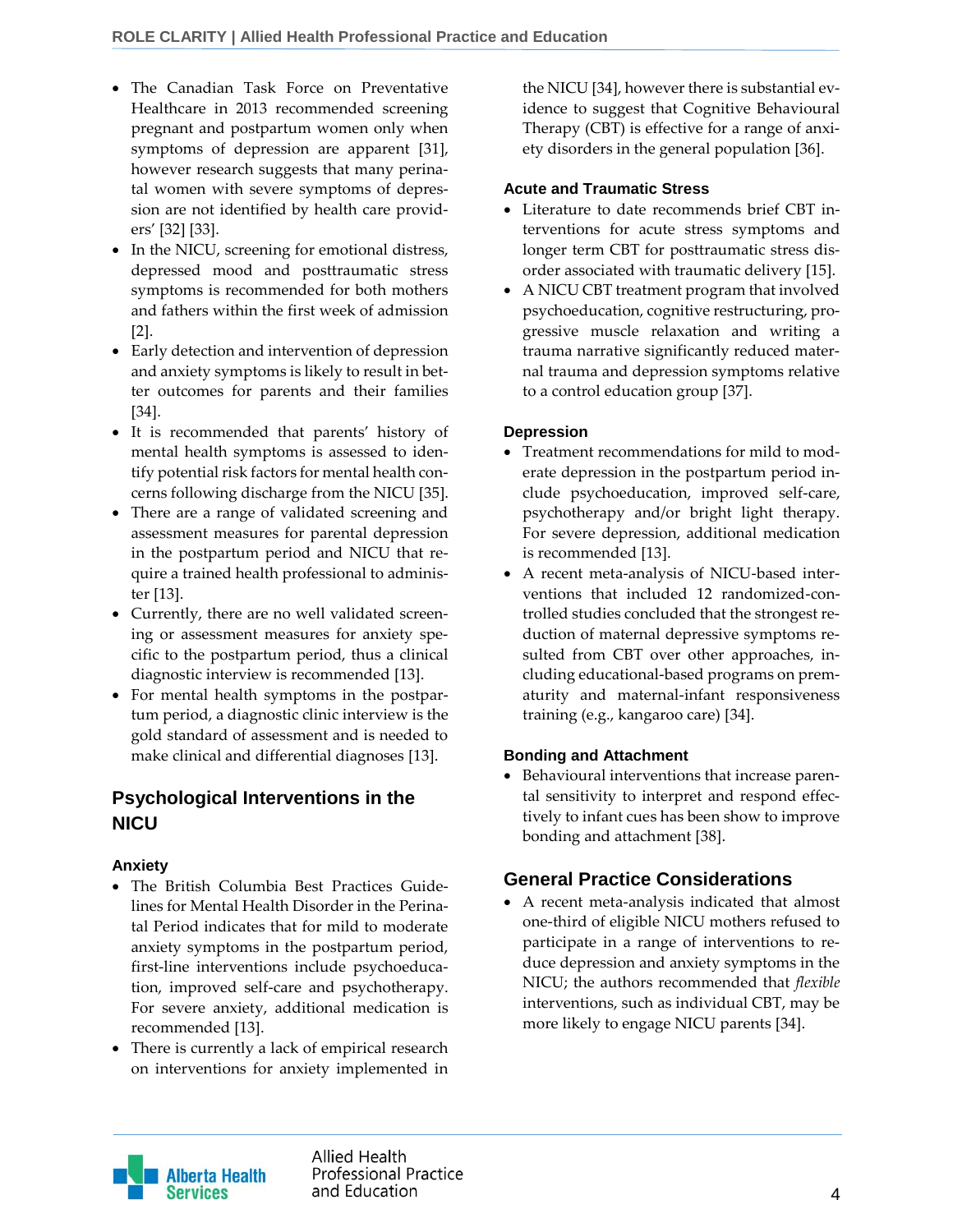#### Resources & Guidelines

Canadian Neonatal Network <http://www.canadianneonatalnetwork.org/portal/>

British Columbia Reproductive Mental Health Program & Perinatal Services BC (March, 2014), Best practice guidelines for mental health disorder in the perinatal period. Retrieved from: [http://www.perinatalservicesbc.ca/Docu](http://www.perinatalservicesbc.ca/Documents/Guidelines-Standards/Maternal/MentalHealthDisordersGuideline.pdf)[ments/Guidelines-Standards/Maternal/MentalHealthDisordersGuideline.pdf.](http://www.perinatalservicesbc.ca/Documents/Guidelines-Standards/Maternal/MentalHealthDisordersGuideline.pdf)

Hynan M, Mounts K, Vanderbilt D (2013). Screening parents of high-risk infants for emotional distress: rationale and recommendations. Journal of Perinatology, 33, 748–53.

Hynan, M. T., Steinberg, Z., Baker, L., Cicco, R., Geller, P. A., Lassen, S., & Segre, L. (2015). Recommendations for mental health professionals in the NICU. Journal of Perinatology, 35, S14-S18. doi:10.1038/jp.2015.144.

# **References**

- 1. Fallah, S., Chen, X. K., Lefebvre, D., Kurji, J., Hader, J., & Leeb, K. (2011). Babies admitted to NICU/ICU: Province of birth and mode of delivery matter. Healthcare Quarterly, 14(2), 16-20.
- 2. Hynan, M. T., Steinberg, Z., Baker, L., Cicco, R., Geller, P. A., Lassen, S., ... & Segre, L. (2015). Recommendations for mental health professionals in the NICU. Journal of Perinatology, 35, S14-S18. doi:10.1038/jp.2015.144
- 3. Obeidat, H. M., Bond, E. A., & Callister, L. C. (2009). The parental experience of having an infant in the newborn intensive care unit. The Journal of Perinatal Education, 18(3), 23. doi:10.1624/105812409X461199
- 4. Pace, C. C., Spittle, A. J., Molesworth, C. M. L., Lee, K. J., Northam, E. A., Cheong, J. L., ... & Anderson, P. J. (2016). Evolution of depression and anxiety symptoms in parents of very preterm infants during the newborn period. JAMA pediatrics, 170(9), 863-870. doi:10.1001/jamapediatrics.2016.0810
- 5. Busse, M., Stromgren, K., Thorngate, L., & Thomas, K. A. (2013). Parents' responses to stress in the neonatal intensive care unit. Critical care nurse, 33(4), 52-59. doi: 10.4037/ccn2013715
- 6. Vigod, S. N., Villegas, L., Dennis, C. L., & Ross, L. E. (2010). Prevalence and risk factors for postpartum depression among women with preterm and low‐birth‐weight infants: a systematic review. BJOG: An International Journal of Obstetrics & Gynaecology, 117(5), 540-550. doi: 10.1111/j.1471-0528.2009.02493.x
- 7. Shields-Poë, D., & Pinelli, J. (1997). Variables associated with parental stress in neonatal intensive care units. Neonatal network: NN, 16(1), 29-37.
- 8. Rogers, C. E., Kidokoro, H., Wallendorf, M., & Inder, T. E. (2013). Identifying mothers of very preterm infants atrisk for postpartum depression and anxiety before discharge. Journal of Perinatology, 33(3), 171-176. doi: 10.1038/jp2012.75
- 9. Poehlmann, J., & Fiese, B. H. (2001). The interaction of maternal and infant vulnerabilities on developing attachment relationships. Development and psychopathology, 13(1), 1-11.
- 10. Hynan M, Mounts K, Vanderbilt D (2013). Screening parents of high-risk infants for emotional distress: rationale and recommendations. Journal of Perinatology, 33, 748–53. doi: 10.1038/jp2013.72
- 11. Treyvaud, K., Anderson, V. A., Lee, K. J., Woodward, L. J., Newnham, C., Inder, T. E., ... & Anderson, P. J. (2010). Parental mental health and early social-emotional development of children born very preterm. Journal of Pediatric Psychology, 35(7), 768-777. doi: 10.1093/jpepsy/jsp109
- 12. British Columbia Reproductive Mental Health Program & Perinatal Services BC (March, 2014), Best practice guidelines for mental health disorder in the perinatal period. Retrieved from: http://www.perinatalservicesbc.ca/Documents/Guidelines-Standards/Maternal/MentalHealthDisordersGuideline.pdf.
- 13. Shaw, R. J., Bernard, R. S., DeBlois, T., Ikuta, L. M., Ginzburg, K., & Koopman, C. (2009). The relationship between acute stress disorder and posttraumatic stress disorder in the neonatal intensive care unit. Psychosomatics, 50(2), 131-137. doi:10.1176/appi.psy.50.2.131
- 14. Ayers, S. (2004). Delivery as a traumatic event: prevalence, risk factors, and treatment for postnatal posttraumatic stress disorder. Clinical Obstetrics and Gynecology, 47(3), 552-567. doi: 10.1097/01.grf.0000129919.00756.9c
- 15. Lefkowitz, D. S., Baxt, C., & Evans, J. R. (2010). Prevalence and correlates of posttraumatic stress and postpartum depression in parents of infants in the Neonatal Intensive Care Unit (NICU). Journal of clinical psychology in medical settings, 17(3), 230-237. doi:10.1007/s10880-010-9202-7
- 16. O'Hara, M. W., & Swain, A. M. (1996). Rates and risk of postpartum depression—a meta-analysis. International review of psychiatry, 8(1), 37-54. doi:10.3109/09540269609037816
- 17. Paulson, J. F., & Bazemore, S. D. (2010). Prenatal and postpartum depression in fathers and its association with maternal depression: a meta-analysis. Jama, 303(19), 1961-1969. doi:10.1001/jama.2010.605

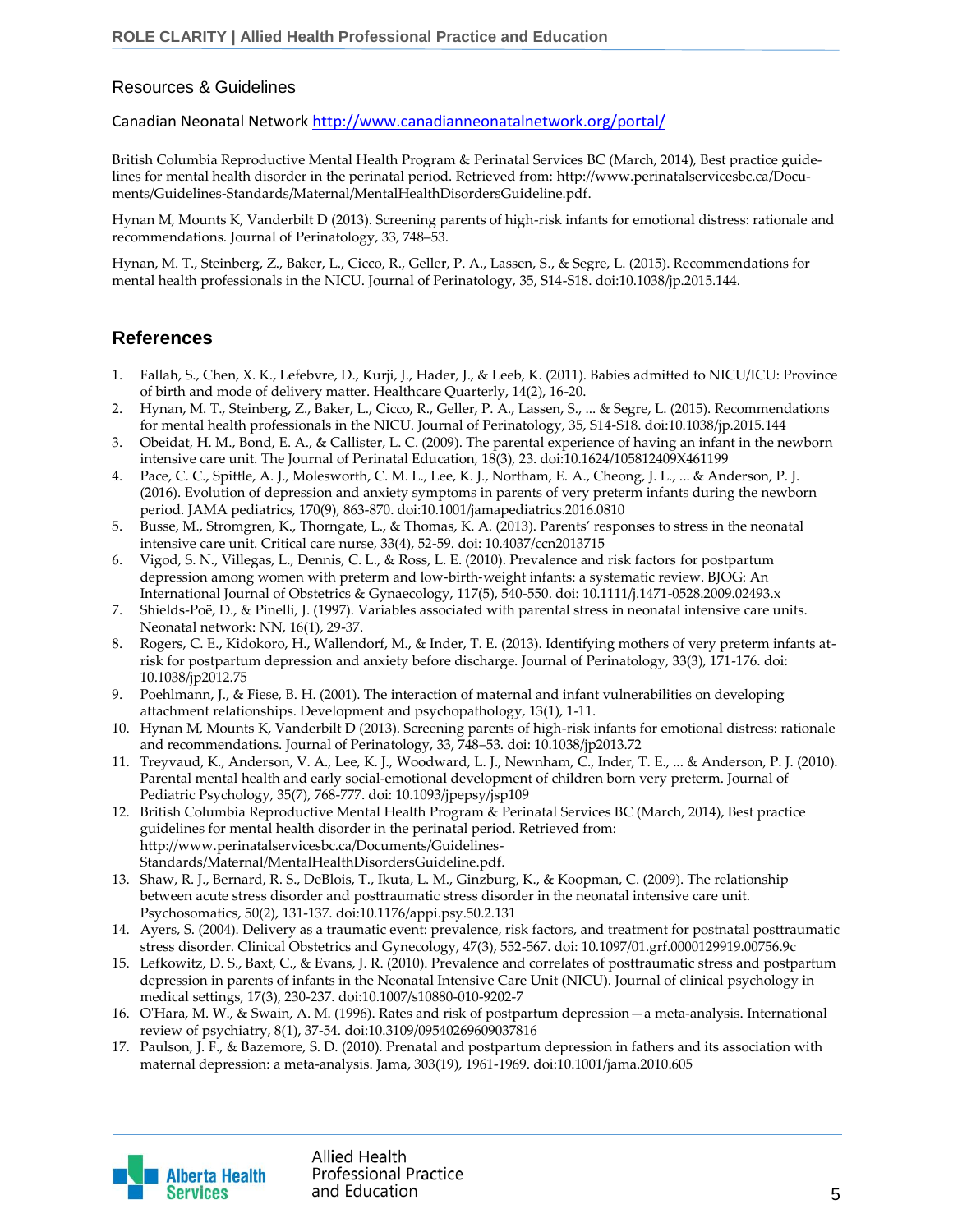- 18. Wesseloo, R., Kamperman, A. M., Munk-Olsen, T., Pop, V. J., Kushner, S. A., & Bergink, V. (2015). Risk of postpartum relapse in bipolar disorder and postpartum psychosis: a systematic review and meta-analysis. American Journal of Psychiatry, 173(2), 117-127. doi: 10.1176/appi.ajp.2015.15010124
- 19. Khan, S. J., Fersh, M. E., Ernst, C., Klipstein, K., Albertini, E. S., & Lusskin, S. I. (2016). Bipolar disorder in pregnancy and postpartum: principles of management. Current psychiatry reports, 18(2), 13. doi: 10.1007/s11920- 015-0658-x
- 20. Bialoskurski, M., Cox, C. L., & Hayes, J. A. (1999). The nature of attachment in a neonatal intensive care unit. The Journal of perinatal & neonatal nursing, 13(1), 66-77.
- 21. Porter, T., & Gavin, H. (2010). Infanticide and neonaticide: a review of 40 years of research literature on incidence and causes. Trauma, Violence, & Abuse, 11(3), 99-112. doi: 10.1177/1524838010371950
- 22. Lindahl, V., Pearson, J. L., & Colpe, L. (2005). Prevalence of suicidality during pregnancy and the postpartum. Archives of Women's Mental Health, 8(2), 77-87. doi:10.1007/s00737-005-0080-1
- 23. Spinelli, M. G. (2004). Maternal infanticide associated with mental illness: prevention and the promise of saved lives. American Journal of Psychiatry, 161(9), 1548-1557. doi: org.ahs.idm.oclc.org/10.1176/appi.ajp.161.9.1548
- 24. DSM-5 American Psychiatric Association. (2013). Diagnostic and statistical manual of mental disorders. Arlington: American Psychiatric Publishing.
- 25. Sit, D., Rothschild, A. J., & Wisner, K. L. (2006). A review of postpartum psychosis. Journal of women's health, 15(4), 352-368. doi:10.1089/jwh.2006.15.352
- 26. Bonari, L., Pinto, N., Ahn, E., Einarson, A., Steiner, M., & Koren, G. (2004). Perinatal risks of untreated depression during pregnancy. The Canadian Journal of Psychiatry, 49(11), 726-735. doi: 10.1177/070674370404901103
- 27. Beck, C. T. (1996). A meta-analysis of the relationship between postpartum depression and infant temperament. Nursing research, 45(4), 225-230.
- 28. Huhtala, M., Korja, R., Lehtonen, L., Haataja, L., Lapinleimu, H., Rautava, P., & PIPARI Study Group. (2012). Parental psychological well-being and behavioral outcome of very low birth weight infants at 3 years. Pediatrics, 129(4), e937-e944. doi: 10.1542/peds.2011-2411
- 29. Bugental, D. B., Beaulieu, D., & Schwartz, A. (2008). Hormonal sensitivity of preterm versus full-term infants to the effects of maternal depression. Infant Behavior and Development, 31(1), 51-61. doi: 10.1016/j.infbeh.2007.06.003
- 30. Joffres, M., Jaramillo, A., Dickinson, J., Lewin, G., Pottie, K., Shaw, E., ... & Canadian Task Force on Preventive Health Care. (2013). Recommendations on screening for depression in adults. Canadian Medical Association Journal, 185(9), 775-782. doi:10.1503/cmaj.130403
- 31. Heneghan, A. M., Silver, E. J., Bauman, L. J., & Stein, R. E. (2000). Do pediatricians recognize mothers with depressive symptoms? Pediatrics, 106(6), 1367-1373.
- 32. Evins, G. G., Theofrastous, J. P., & Galvin, S. L. (2000). Postpartum depression: a comparison of screening and routine clinical evaluation. American journal of obstetrics and gynecology, 182(5), 1080-1082. doi: 10.1067/mob.2000.105409
- 33. Mendelson, T., Cluxton-Keller, F., Vullo, G. C., Tandon, S. D., & Noazin, S. (2017). NICU-based interventions to reduce maternal depressive and anxiety symptoms: a meta-analysis. Pediatrics, e20161870. doi: 10.1542/peds.2016-1870
- 34. Cherry, A. S., Blucker, R. T., Thornberry, T. S., Hetherington, C., McCaffree, M. A., & Gillaspy, S. R. (2016). Postpartum depression screening in the Neonatal Intensive Care Unit: program development, implementation, and lessons learned. Journal of multidisciplinary healthcare, 9, 59. doi: 10.2147/JMDH.S91559
- 35. Hofmann, S. G., & Smits, J. A. (2008). Cognitive-behavioral therapy for adult anxiety disorders: a meta-analysis of randomized placebo-controlled trials. The Journal of clinical psychiatry, 69(4), 621.
- 36. Shaw, R. J., St John, N., Lilo, E. A., Jo, B., Benitz, W., Stevenson, D. K., & Horwitz, S. M. (2013). Prevention of traumatic stress in mothers with preterm infants: a randomized controlled trial. Pediatrics, 132(4), e886-e894. doi: 10.1542/peds.2013-1331
- 37. Bakermans-Kranenburg, M. J., Van Ijzendoorn, M. H., & Juffer, F. (2003). Less is more: meta-analyses of sensitivity and attachment interventions in early childhood. Psychological bulletin, 129(2), 195.

#### Copyright © (2019) Alberta Health Services.

This material is protected by Canadian and other international copyright laws. All rights reserved. These materials may not be copied, published, distributed or reproduced in any way in whole or in part without the express written permission of Alberta Health Services. These materials are intended for general information only and are provided on an "as is", "where is" basis. Although reasonable efforts were made to confirm the accuracy of the information, Alberta Health Services does not make any representation or warranty, express, implied or statutory, as to the accuracy, reliability, completeness, applicability or fitness for a particular purpose of such information. These materials are not a substitute for the advice of a qualified